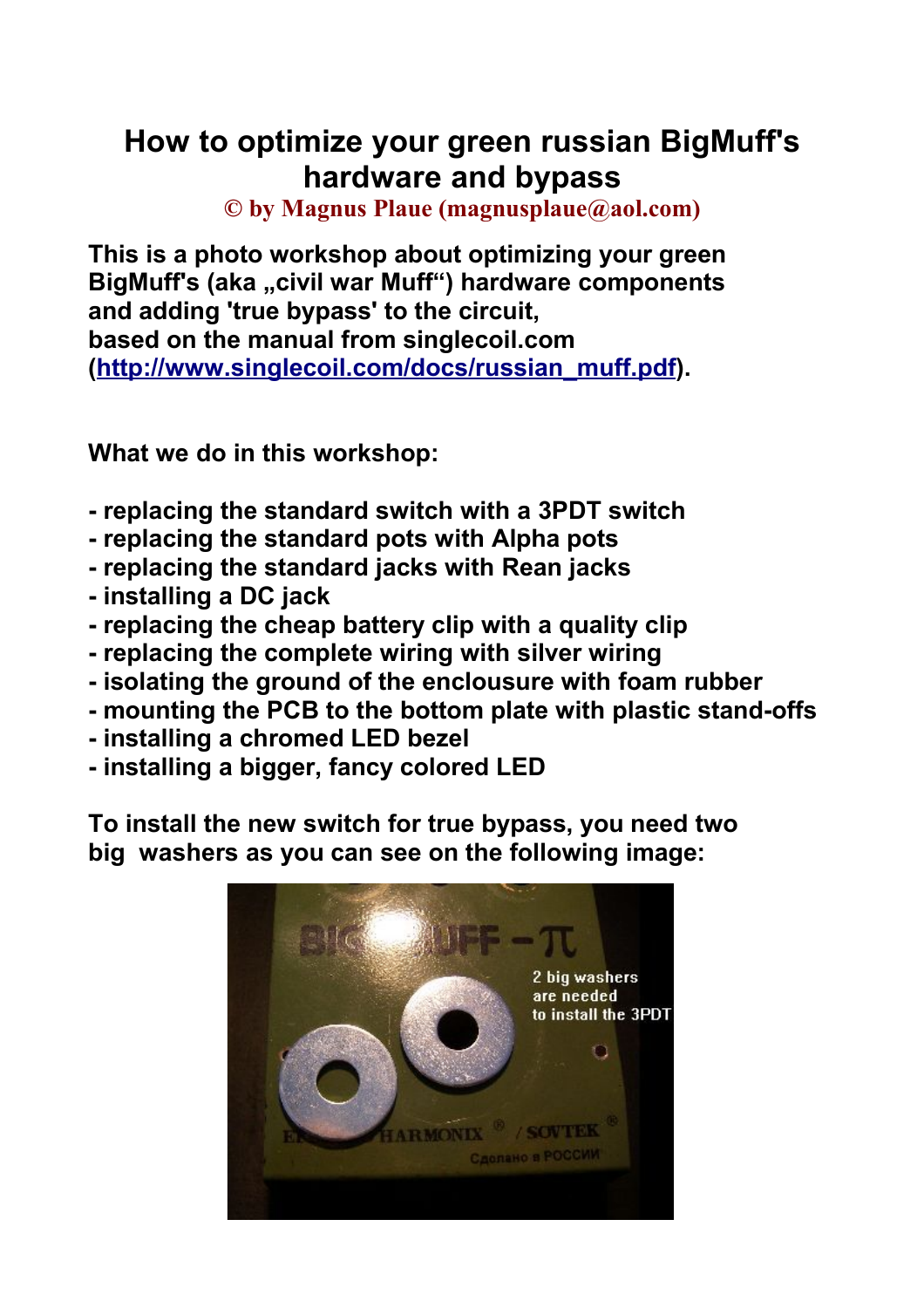**The bottom plate holding the switch, pots, LED and the PCB can be removed and is no longer necessary after reinstalling the new parts.**



**This is the old hardware that will be swapped:**

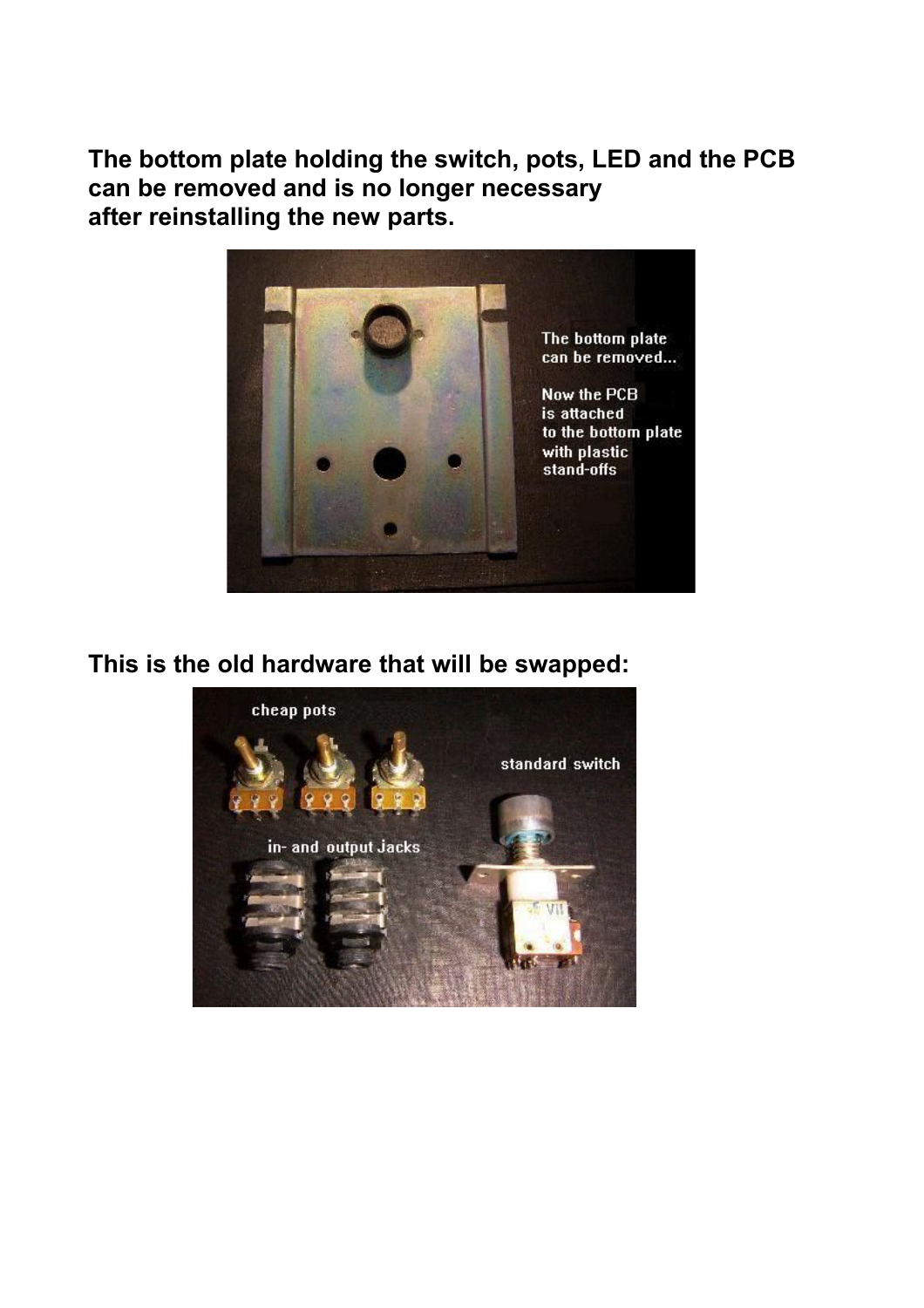#### **This is the cheap battery clip and wiring which will be replaced too:**



**This is the small red standard LED and its plastic holder which will be replaced too:**

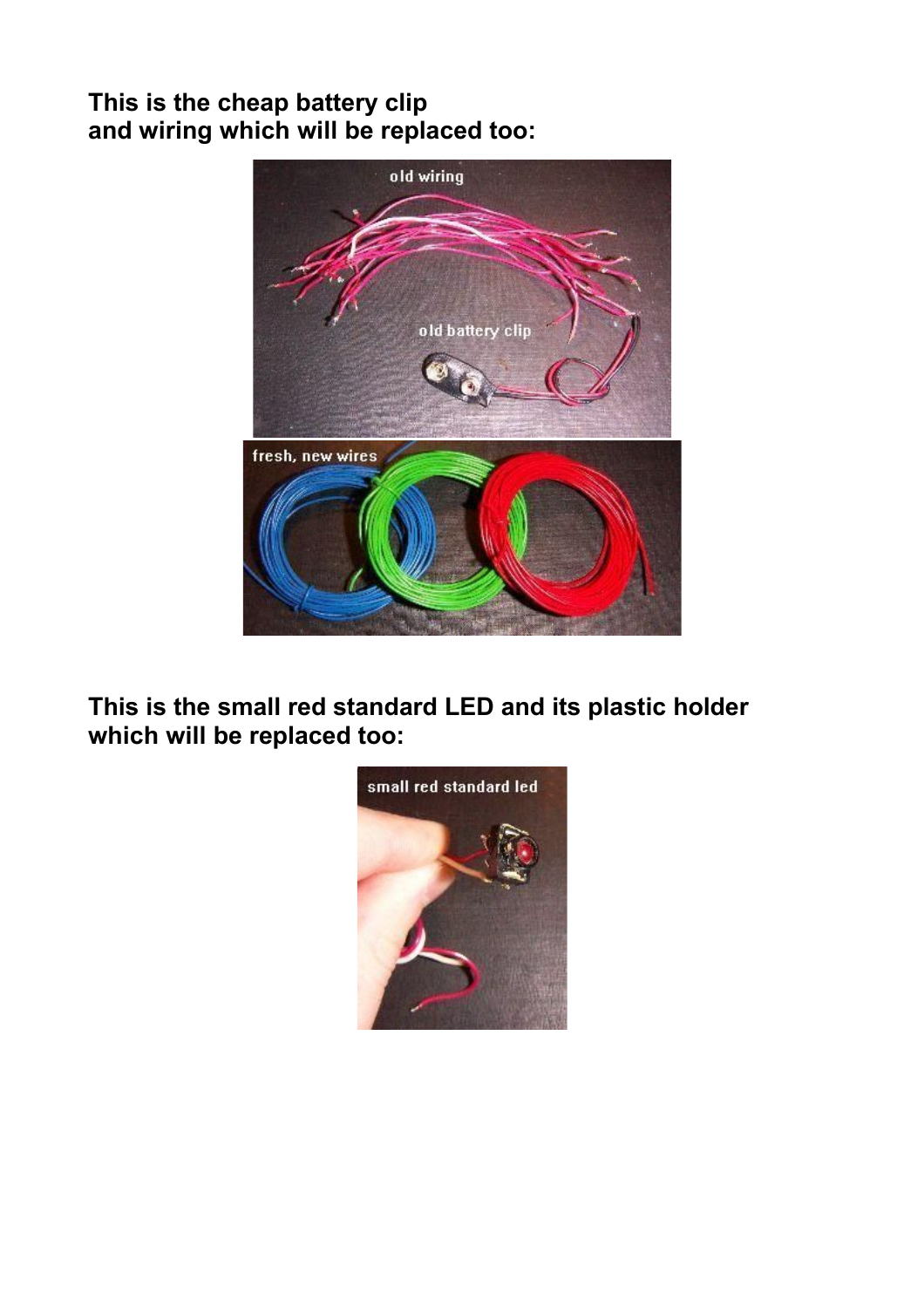## The new pots from the "Alpha" company:



## **The new in- and output jacks and the PCB plastic stand-offs:**

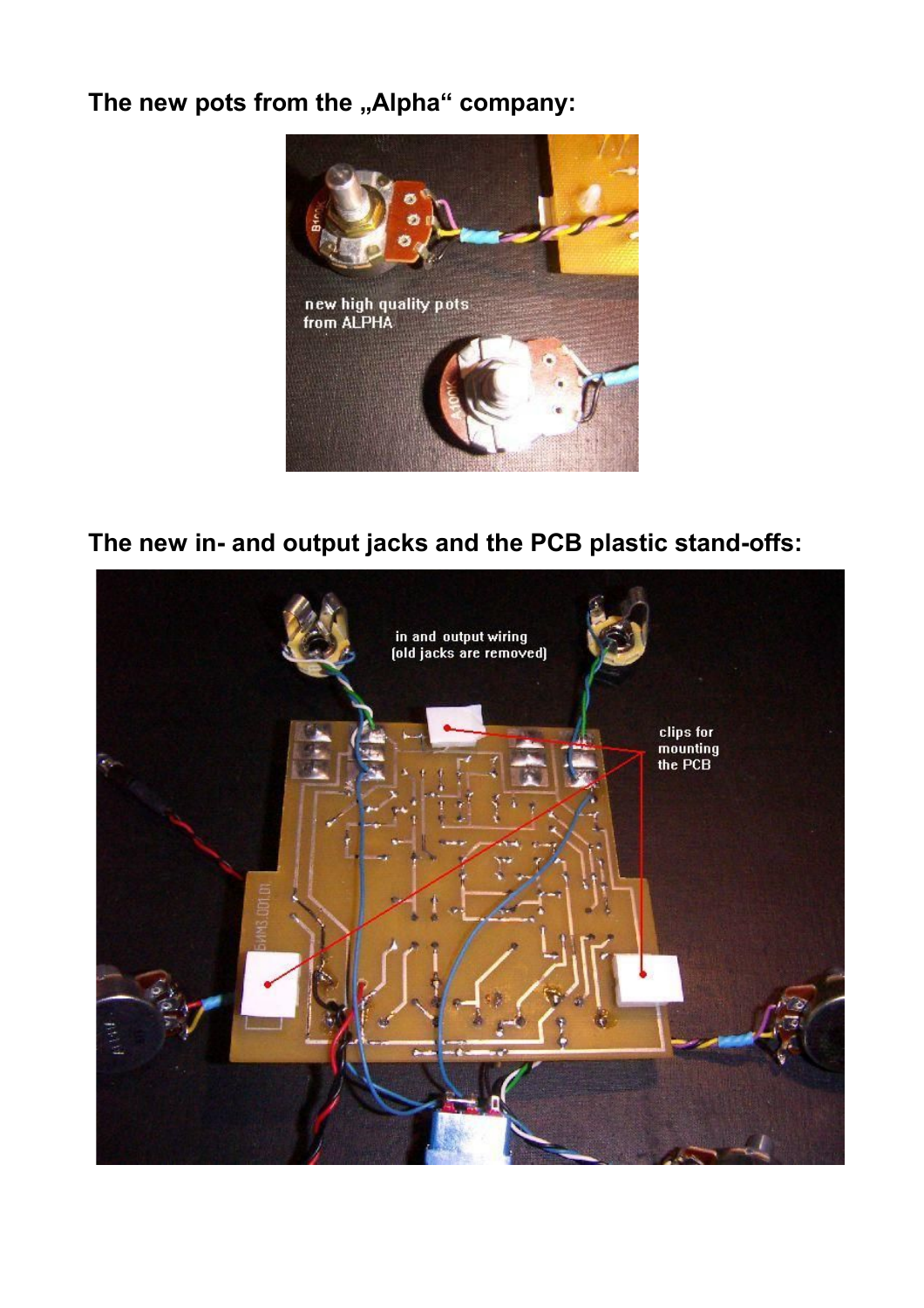#### **After finishing the rewiring job everything is done:**



**The bottom plate of the enclousure, isolated with foam rubber:**

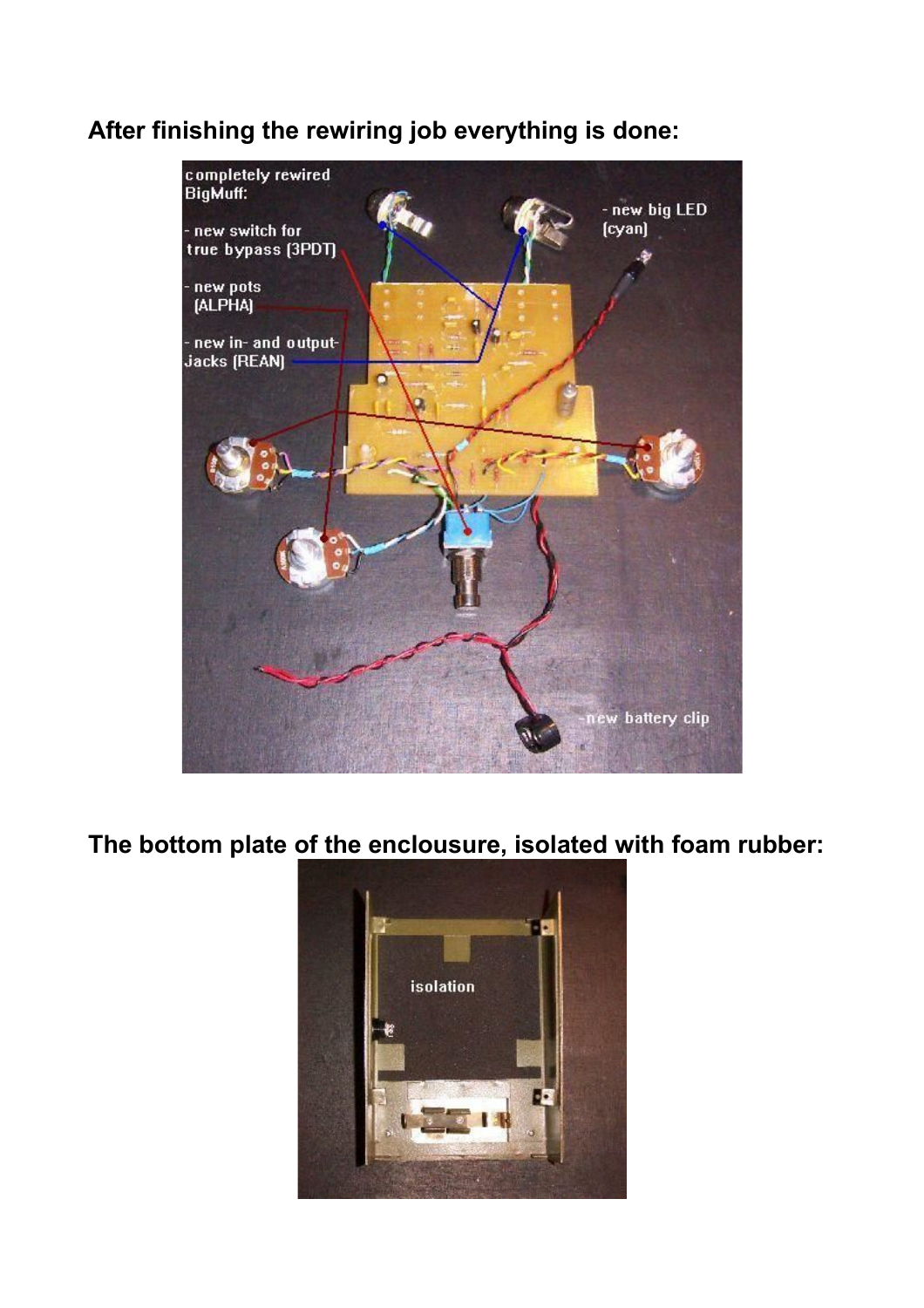## **A detailed view at the PCB:**



**Please take care of the length of your wires before soldering, they could be shorten easily, but extending is more difficult ;-)**

**After you have installed all the hardware you will have the correct placement of the in- and output jacks a la Boss, Ibanez ect. (output = left / input= right)**